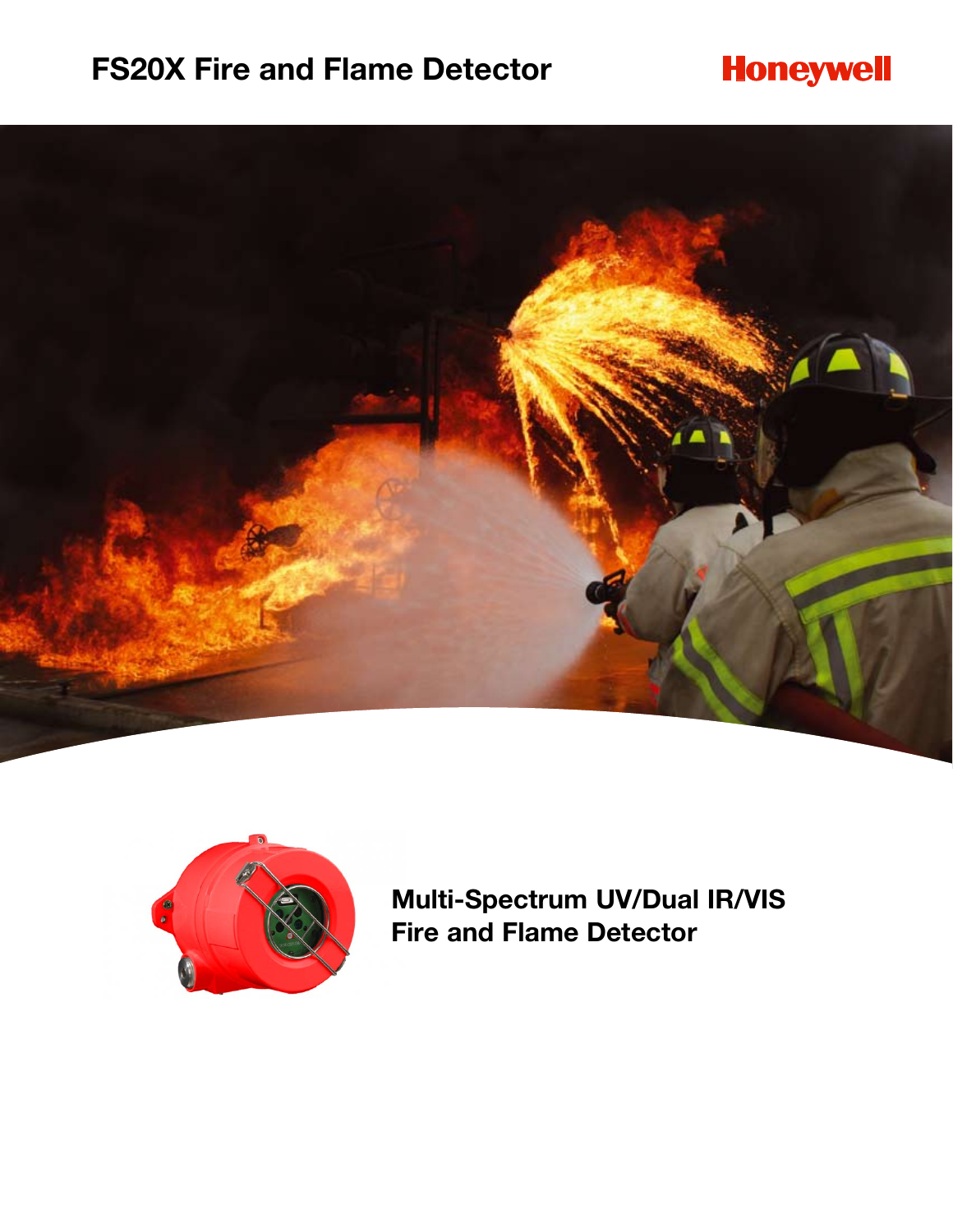# **FS20X Detector**



## **Features**

- Patented\* WideBand IR™ Infrared combined with Ultraviolet
- Detection range greater than 200 feet to 1 sq. ft. heptane fire
- Patented\* Electronic Frequency Analysis
- Visible Sensor for optimum false alarm rejection
- Selectable detection sensitivities
- Solar blind 90° full 100% cone-of-vision
- Dual Microprocessors for reliable performance
- Real-time clock for accurate time dating of events
- FirePic™ Up to 6 pre-fire event data storage
- Event log Up to 200 events with date and time stamp
- Built-in RS-485 ModBus Communication
- Built-in non-isolated 4-20 mA analog output (sink or source)
- Alarm, Fault and Fire Verification relays.
- Automatic Optical Path and Electronic Self-Test
- Widest operating temperature range
- Patented\* Electronics Module for components protection with plug-in terminations for easy field installation
- Two ¾" NPT OR 25mm conduit entries
- Low power consumption
- High RFI and EMI immunity
- FM approved

### **Benefits**

- Detects hydrocarbon and non-hydrocarbon fuel fires in all environmental conditions
- Arc welding immunity
- False alarm rejection for all environmental conditions
- Minimal maintenance for trouble-free operation
- PC software and Interface Module (FSIM) for fault diagnostics real-time graphs (RTGs), and downloading of FirePics™ and event log
- Suitable for a wide variety of applications

**The FS20X is the latest generation high technology Multi-Spectrum (UV/Dual IR/ VIS) Flame Detector, which is part of the FSX family of advanced technology Electro-Optical Flame detectors.**

The FS20X detector represents a quantum leap in integrating Infrared and Ultraviolet sensing technologies. It is a Multi-Spectrum and UV/Dual IR/VIS fire and flame detector with a proven UV solar-blind sensor. The FS20X exhibits faster false-alarm free response to fires over a wider temperature range and with a much longer detection range compared to conventional UV/IR detectors.

### **Applications**

- Refineries and Oil Production Facilities
- Off-Shore Platforms
- Turbine/Compressor Enclosures
- Acetylene Processing and Storage
- Oil & Gas Pipelines and Pumping Stations
- LNG/LPG Loading & Unloading Facilities
- Natural Gas and CNG Plants
- Ethanol, Methanol, and IPA Production and Storage
- Crude Oil and Gasoline Storage and Tank Farms
- Aircraft Hangars
- Hydrogen Plants and Storage
- Paint & Solvent Storage
- Chemical Production, Storage, and Loading Facilities
- Power Plants
- Silane Gas Storage

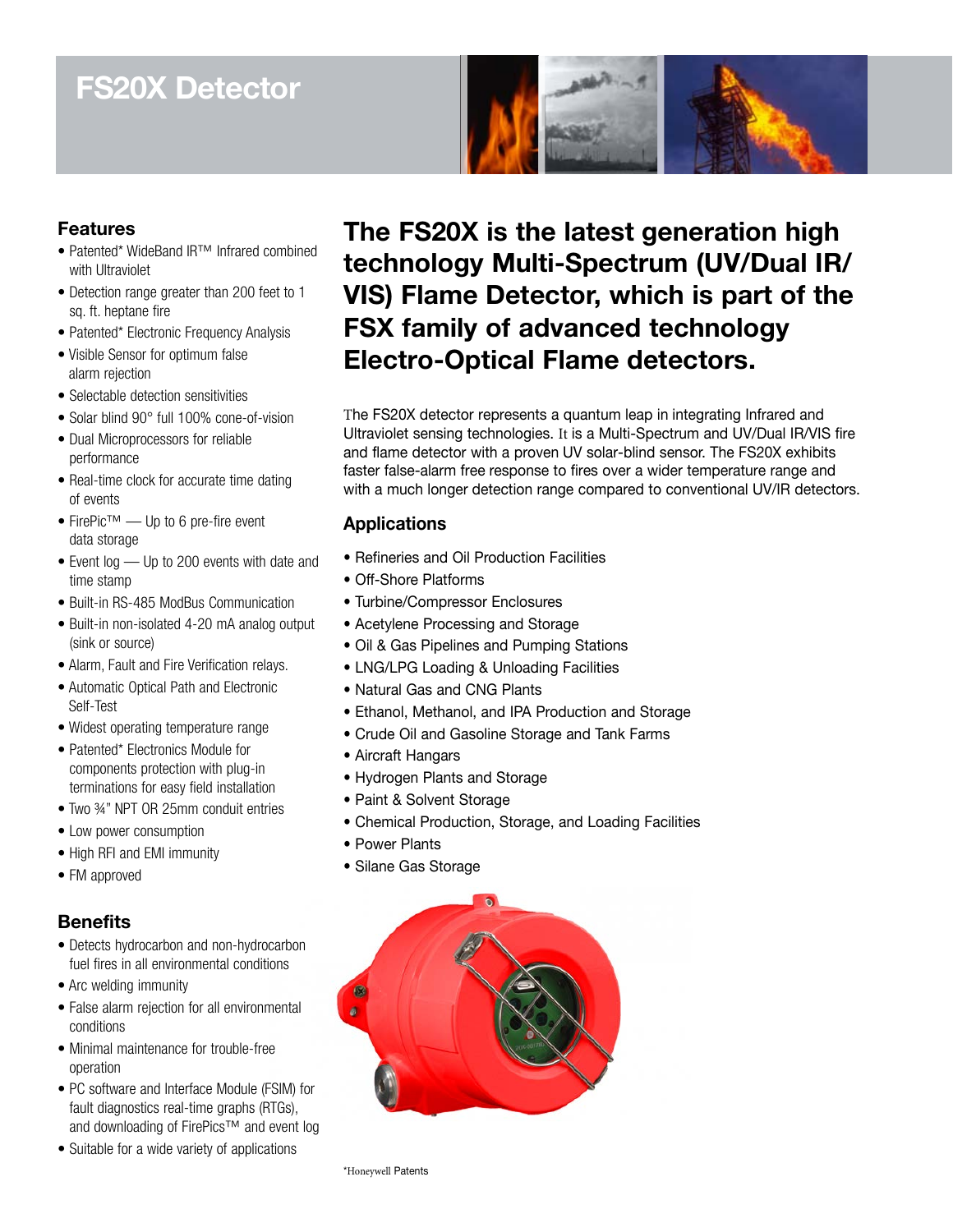## **FS20X Detector**



Conventional and older technology UV/IR detectors, using narrow band 4.3 micron IR sensors, will not respond to smoky fires or if the detector lens is contaminated with oil and other substances since both UV and 4.3 micron signals are attenuated, obscured or absorbed by thick smoke or detector lens contaminations. Also, these old technology UV/IR detectors will not alarm to any fire if they are installed behind ordinary window glass.

The FS20X detector uses advanced patented algorithms for signal processing and fire and flame analysis is designed to alarm to all types of fires in all industrial environmental conditions. If the detector's UV signal is degraded due to heavy smoke or a contaminated lens, the FS20X's patented\* WideBand IR™, Near Band IR and Visible sensors will still alarm to fire but at a reduced sensitivity and slower response time.

Dual microprocessors provide a high level of fail-safe operation combined with fast and reliable performance. The Master Microprocessor performs high-speed digital sampling and signal processing calculations; while the slave microprocessor handles various sensor data, performs communications, self-diagnostics and provides interface versatility; and additional memory for storing Event Log and FirePic™ data.

The FS20X detector has a detection range in excess of 200 feet (very high sensitivity setting) for the detection of a one square-foot Heptane reference fire and has a cone of vision greater in volumetric coverage than most UV/IR detectors. This means fewer detectors can be used as compared to other manufacturers' detectors.



\*Honeywell Patents